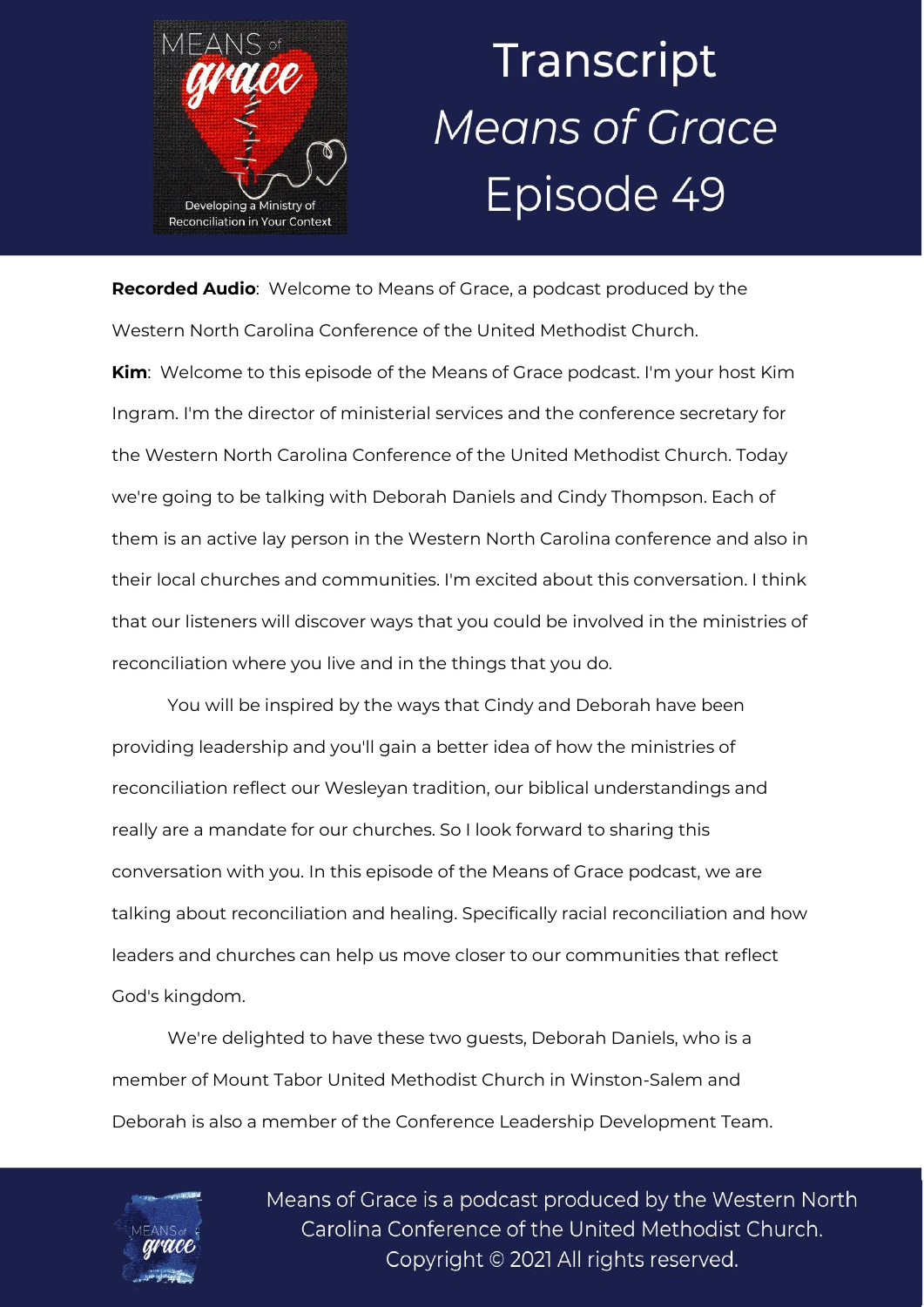Deborah has extensive experience in facilitating groups, and I also just learned that she has musical gifts where she leads a community choir and participates in a church band. Recently, Deborah paused retirement to teach middle school business. She is one really busy lady.

Our other guest is Cindy Thompson, the executive director of Boundless Impact and a member of Christ United Methodist Church in Greensboro. Cindy has been involved in many initiatives within the Western North Carolina conference. Her call to the Ministry of Reconciliation has really led to the development of many of them. Cindy has initiated and implemented Flame Builders, Innovate UMC, Truth cafes and Imagine Hub. We really appreciate Cindy's extensive leadership throughout the conference.

2020 brought us a pandemic, an election year with all of the changes and strife that came with that and racial and civic unrest. We're now in 2021 we want to look forward with hope, but we can't forget the work that still needs to be done. David Brubaker says that as leaders respond to the needs of a congregation, we must do so based on our deepest values and the wisdom of our own tradition. I wonder if we can start with this. What are the deepest values and wisdom in our tradition that undergirds the work you are doing? Deborah, would you be willing to share with us first?

**Deborah:** I think our deepest values, our honesty, with being sincere and being willing to hear and listen to what others have to say and be willing to accept others for whoever they are.

**Kim**: Yes, that really is an important part of our tradition as united Methodist. Thank you. How about you, Cindy?

**Cindy**: Thank you, Kim and thanks for having me with you today. I would say two things. I think first is just very simply our biblical mandate to love our neighbor. It

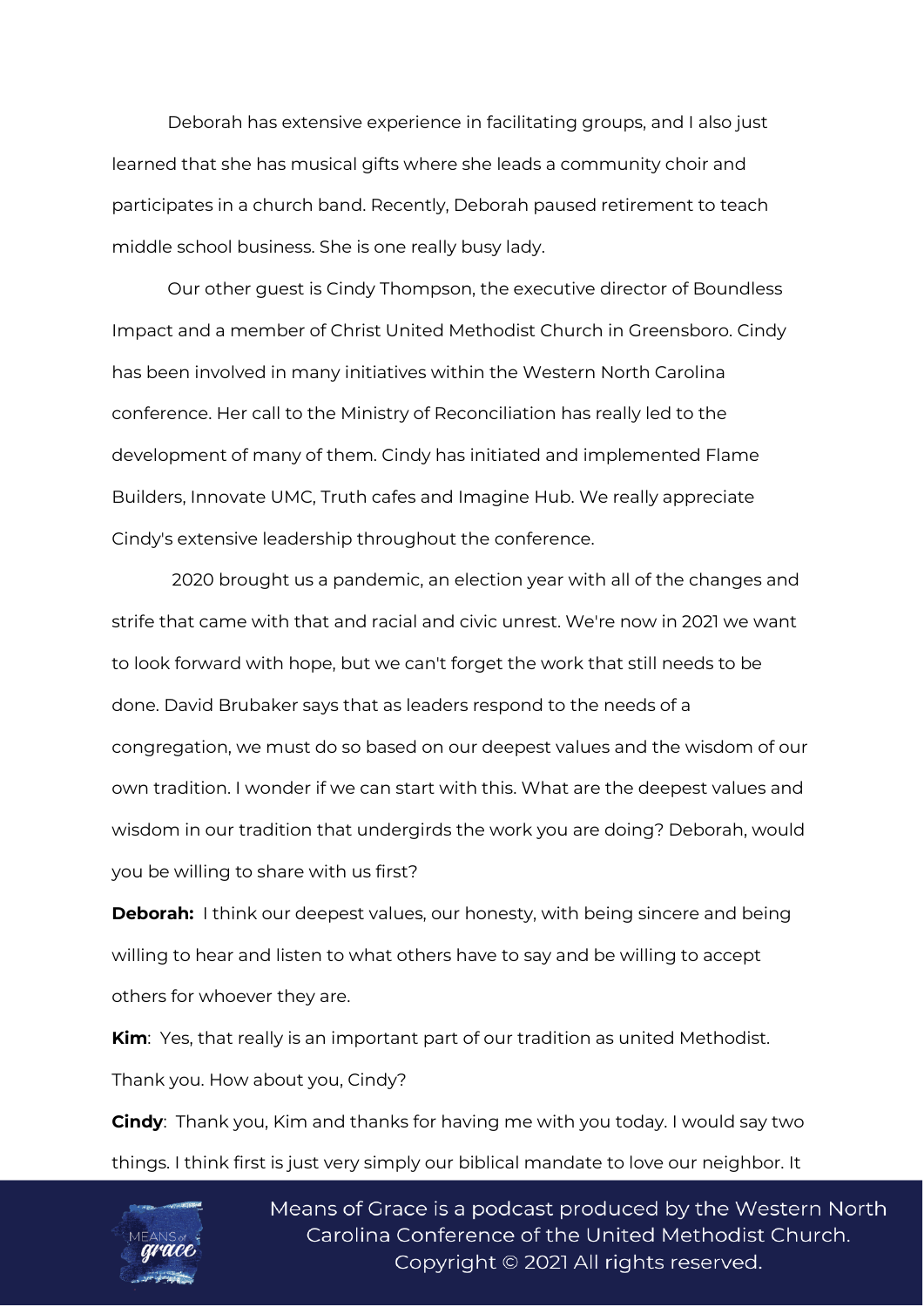sounds like really simple words, but can be the most complex and difficult thing for us to live out in our daily lives. And then I think second is our Micah 6:8 call to mercy, justice, righteousness and humility.

**Kim**: Cindy, those scriptures are really helpful to undergo this conversation today, and they are also really aligned with the Wesleyan ideas of social holiness and personal holiness and looking inward and looking outward at the same time. Deborah, I want to talk a little bit more about your experiences. As an active member of Mount Tabor, you established a Church for All People Task Force. I was hoping that you would tell us a little bit more about that. How did it come about? And what are some of the activities that the Task Force has hosted? **Deborah:** Members of Mount Tabor have worked hard to expand our church personality, to become welcoming to all as they interact with visitors and each other. And as a starting point, we started with diversity to form a work group, the furtherance vision of becoming a church of all people. To make that vision a reality, it's important for individuals to search inside themselves for dealing with compassion, for accepting and welcoming others.

Initially, we worked through various activities, including a quarterly movie, a discussion series, offering a "Walk a Mile in My Shoes" workshop, where participants look outside of themselves, looking at white privilege, meeting with minority churches and non-Methodist faith institutions to develop a plan for worship and for service, to host activities of minority groups inside the Church taking bus tours to East Winston to learn more about the establishment of the African American community and welcome them, to host African American speakers to come and tell their stories, and then to identify, most recently, we did *Be the Bridge*, a church wide book study by Natasha Morrison. Just having people

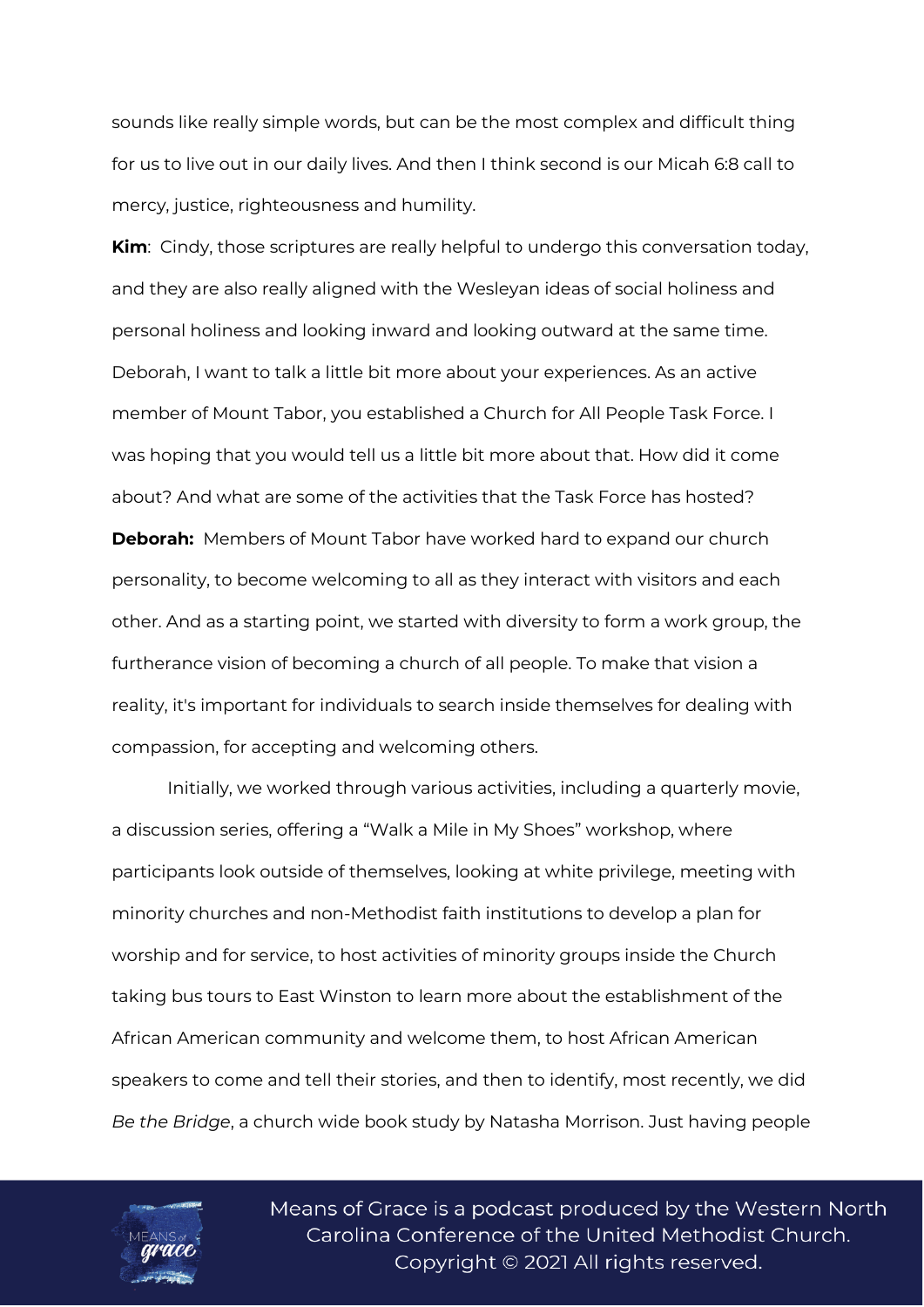to have more experiences, step outside of their neighborhood to find other neighbors and connect outside of the Mount Tabor area.

**Kim:** Wow, that's a lot of initiatives that you all have done over a period of time. That's impressive. Now Mount Tabor is primarily a white church, right?

**Deborah:** Um, I can probably count on two hands. How many African Americans and members of the church. So yes, it is.

**Kim:** Since this is audio only and not video, I just wanted to mention that Deborah is an African American woman. So you are one finger of those two hands of African American members of Mount Tabor United Methodist Church. I was wondering if you could just tell us from your personal perspective, maybe how and why you've been a part of this initiative and what it's meant to you.

**Deborah:** I came to the church when Earl Wilson was the African American pastor who was appointed there, and he invited us there, and we liked what was going on, we liked the kinds of community activities that they were involved in, and my mom, who's 92 now, said, "I like this I think we should stay." And even after Earl left, Mark came and the first week that Mark was at the church, he came to our house and we live in East Winston, literally in the African American community. And he took the time to come to our house to speak with us and to meet with us and we felt good about that and we joined. I don't remember when we joined now, um, been some years now that we have joined now and we're delighted to be there to worship with them and to help them - help other members see what we see and feel what we probably have experienced. **Kim:** Cindy, I wonder if you would tell us about some of the work you've been doing with the World Cafe model, and I know we referenced at the beginning of the podcast, but you've been hosting Truth Cafes, and now you have several offerings of the workshop "Racial Healing and the Gospel of Reconciliation." How

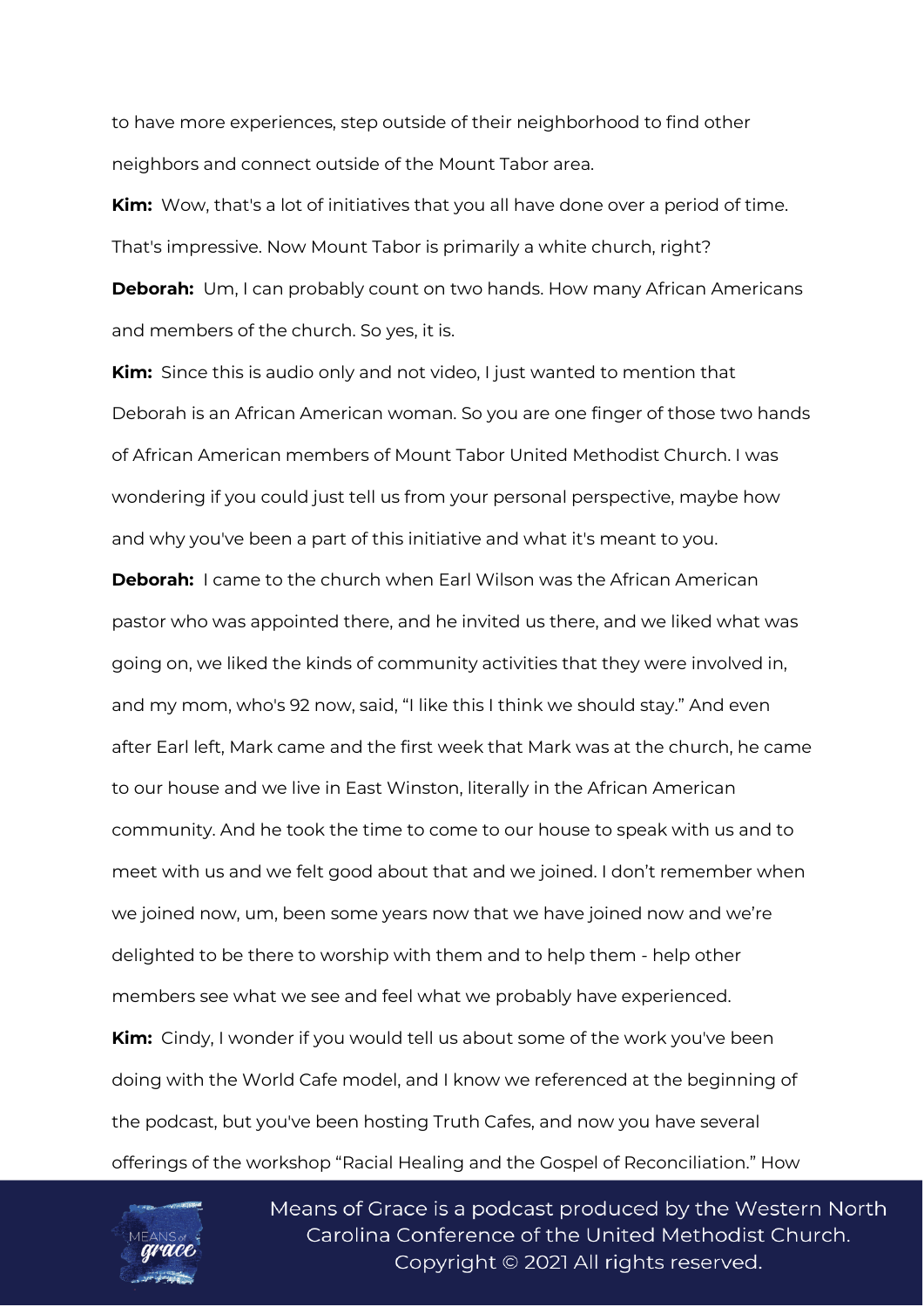has this ministry of reconciliation become important for you and developed over the last few years?

**Cindy**: Well, Kim, you know that I have you to thank for that, right? Because I didn't even know the phrase, "the ministry of reconciliation" until you and I worked together and helping to launch The Space Between Initiative. And I grew up in the Methodist Church and I had never heard, you know, the phrase the Ministry of Reconciliation, but since you first help name this call of my life, I've become a student of reconciliation and it is truly a lifelong learning process. So the World Cafe model is a great dialogue tool as it provides a safe environment and structure for people to have crucial conversations about divisive issues.

And we use the World Cafe model in our Truth Cafe program. And the Truth Cafe is a workshop that brings churches of different ethnicity together to learn and commit to join action on racial equity. And so, in partnership with the Western North Carolina Conference, we've hosted about 25 truth cafes with over 70 churches most of them being United Methodist churches, and we've reached over 700 participants.

Many of these churches wanted to take the next step and kind of go deeper and their understanding of racial equity and racial reconciliation. And so they're now attending this workshop called the Racial Healing and the Gospel of Reconciliation that Reverend Vincent Howell and I are facilitating and we have several dates coming up for this spring that the registration is open for. And as Vincent and I were preparing for this workshop and through our research, we discovered a United Methodist pastor from the North Georgia conference named Brian Tillman, who has developed a six-step process for reconciliation. And while this reconciliation process can be used for any issue or relationship, it's particularly impactful in racial reconciliation efforts. And so it's important not only

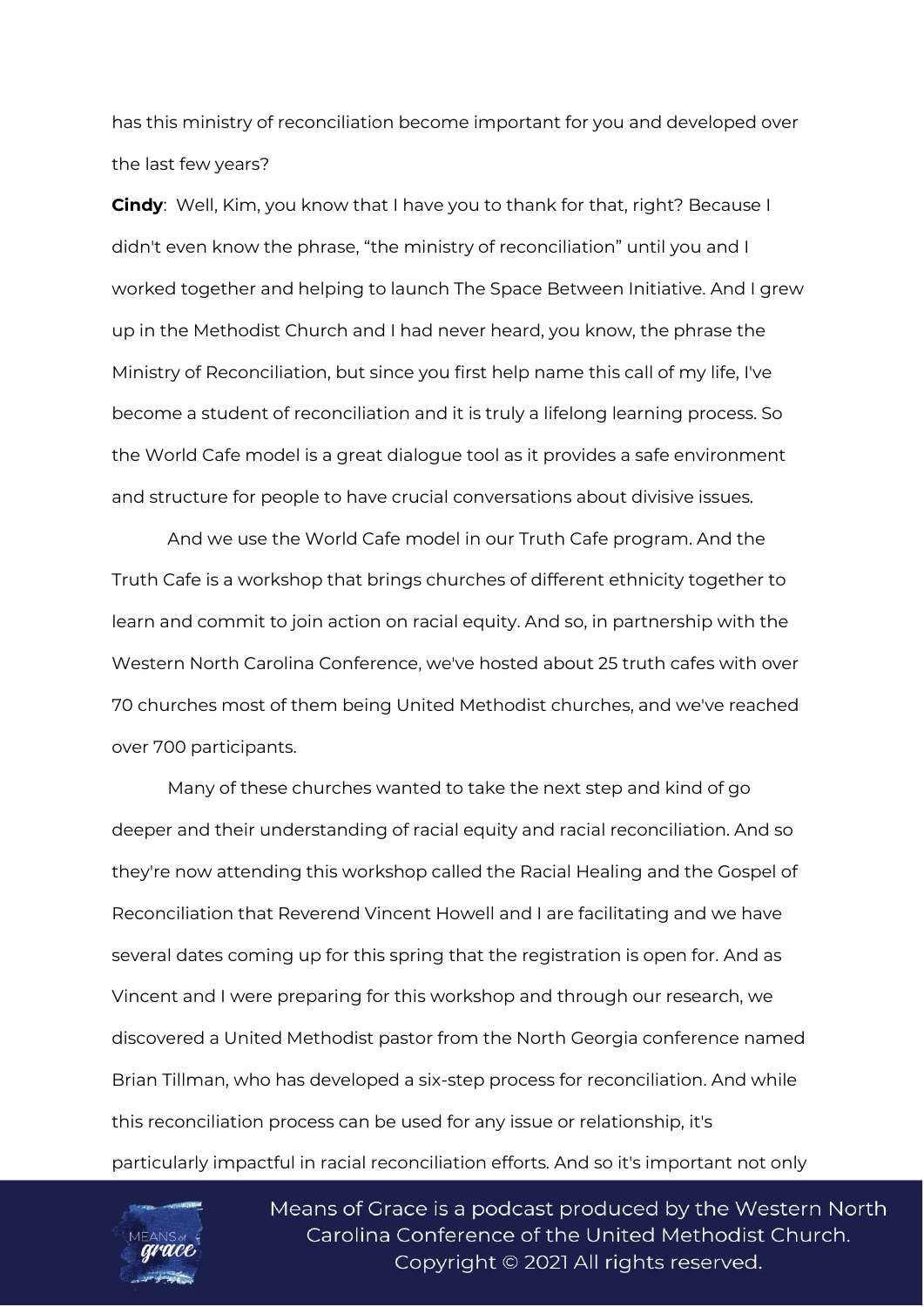for folks to understand our call to the ministry of reconciliation, but also have a framework for action to take that next faithful step in our journey.

**Kim**: Yeah, that is one of the hardest things we read and watch and listen and learn, but often we don't know what to do. I was able to participate in one of those workshops and that was one of the great things about it was that it led to action. We'll put the registration information in the show notes and it can also be found on the leadership development page of the Western North Carolina website under "sponsored offerings." Also, I had no idea that there have been so many churches and people who have participated in the truth cafes. I wonder if you know or expect whether it will be something that will be available again in the future.

**Cindy**: I hope so. It was designed to be an in person experience, and so we had the kind of postponed once COVID hit. But hopefully there will be churches after the Racial Healing and Gospel of Reconciliation workshop who want to get back and do a Truth Cafe. In fact, Deborah's curch, Mount Tabor was in the process of planning one when COVID hit as well.

**Kim**: So that could be a real possibility. This podcast will be released in February, and February is Black History Month. I had someone ask me a couple of years ago about how, and I suppose really wondering if, white churches recognized Black History Month. It was in a meeting and she was reflecting out loud wondering why it is that only Black churches seemed to have that as a focus. And I wondered what you all would offer or have to suggest about that, about whether white churches understand the importance of focusing on the significance of Black History Month and maybe how they might do that. Cindy, would you share with us first, and then we'll ask Deborah the same question.

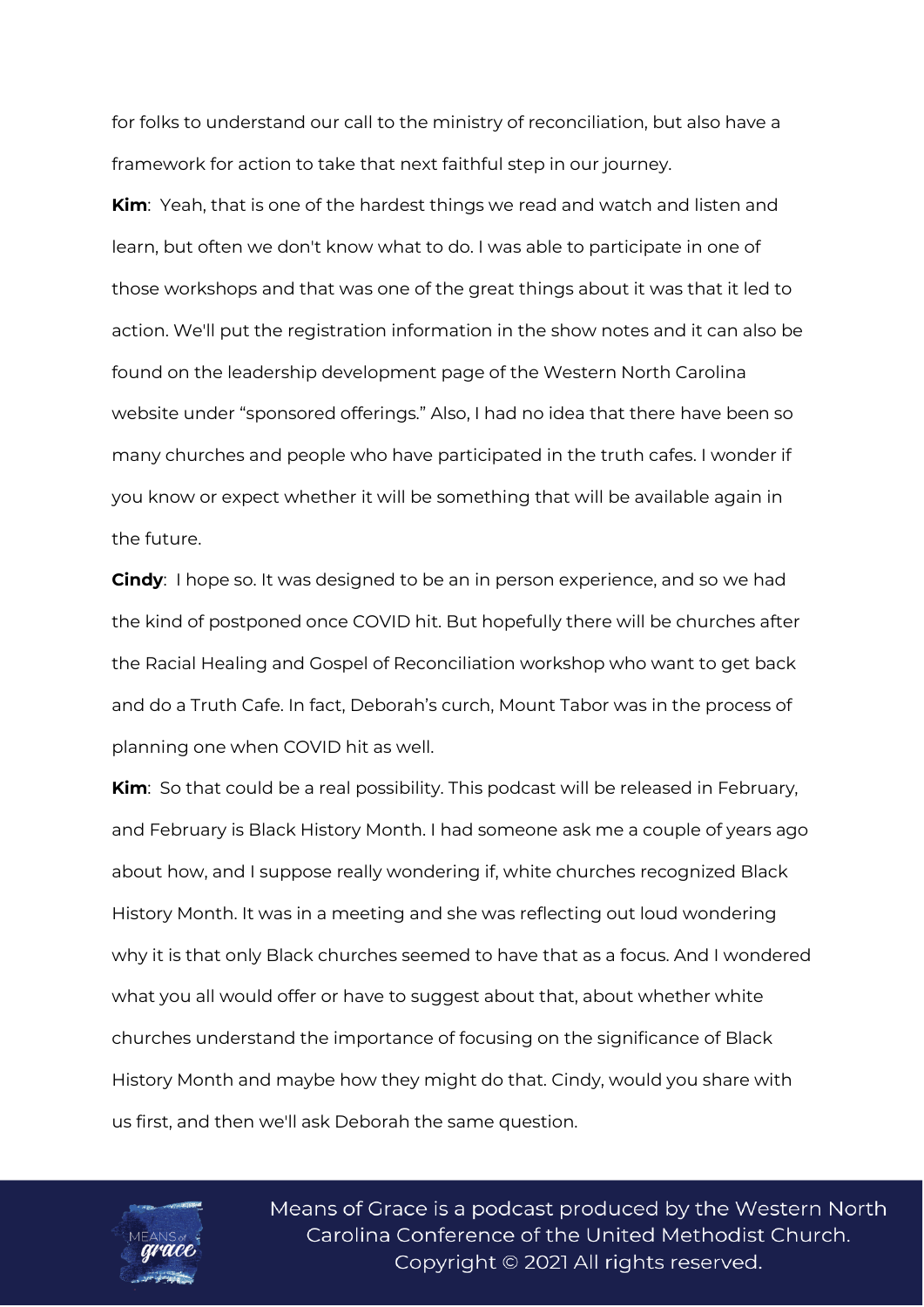**Cindy**: Yeah, I think Deborah started to hit on this and that her church, Mount Tabor, is the only church in her area that celebrates - white church - that celebrates Martin Luther King, Jr. Day. And so first, our churches have to recognize that so much of our U.S. history that we have learned has literally been whitewashed. And so the painful parts of our history that includes slavery, lynchings, Jim Crow era, the fight for civil rights, all of this impacts the current racial gaps that still exist today in health care and housing and criminal justice system, in education access and job opportunities.

So while it's a part of our history, it still impacts people's lives today. All of our U.S. history must become a shared history with white churches celebrating the valuable contributions of Black Americans to form our purposeful union, in the words of Amanda Gorman. And that means that all Americans have equitable access to liberty, opportunity, prosperity, and the pursuit of happiness.

**Kim**: Deborah, I wonder what you would offer about white churches celebrating Black History Month.

**Deborah:** Well, Black History Month really started as Negro History Week, and then it expanded to be a month. But I think that we have to be very intentional if we're going to be a more perfect union; that we have to learn about each other and we have to listen to each other. We have to go back to what we were doing in the seventies, which was to have honest talks and to exchange things about our cultures and help others to understand that the more we are different, we're really more alike.

**Kim:** So when using the phrase that we should go back to the way that we did it in the seventies, I wonder if you're implying that we haven't really made much progress or is that more something that we did then that worked well that we should keep doing or try to do again?

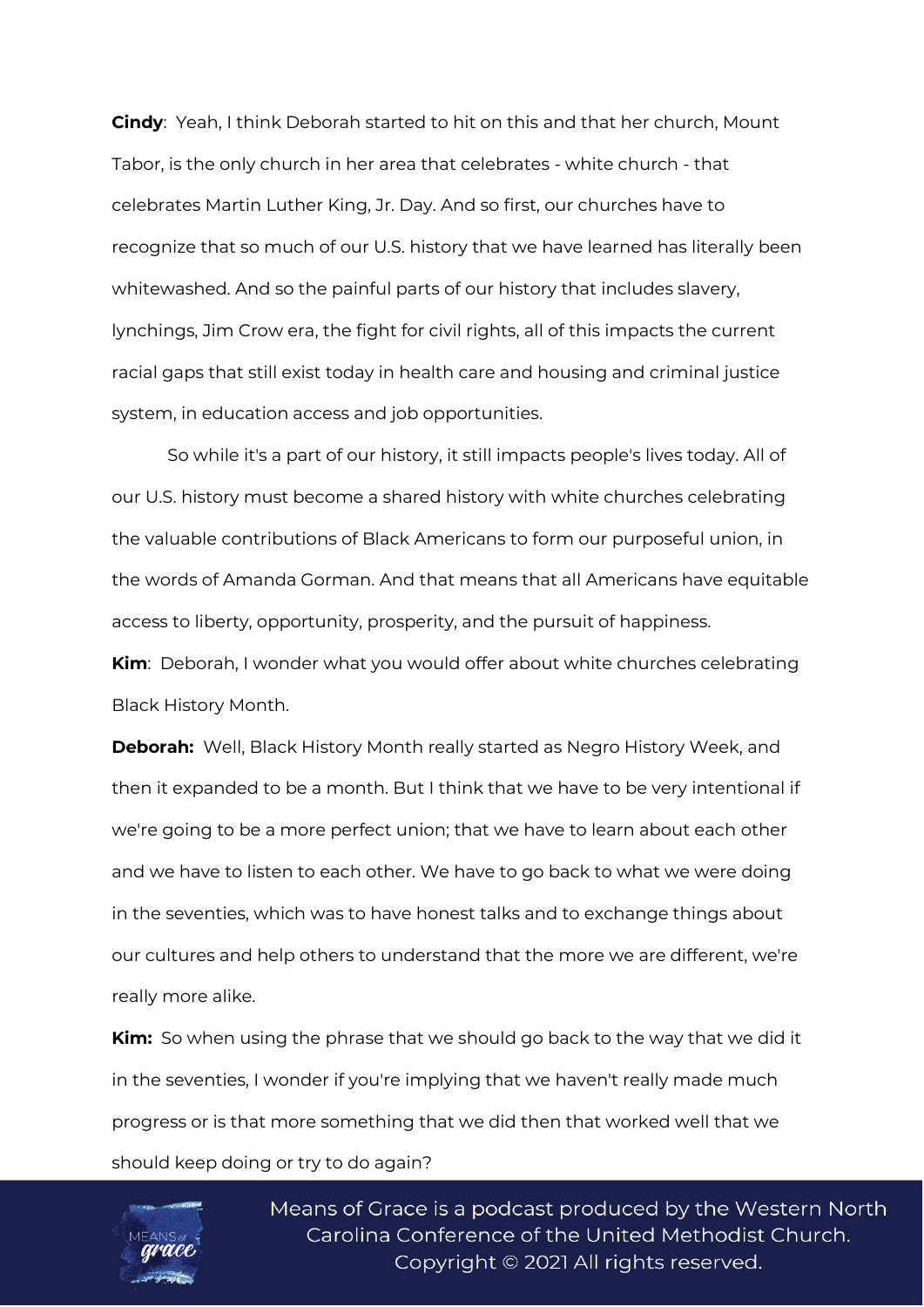**Deborah:** I think we kind of dropped the ball. I think that once Martin Luther King was assassinated, the momentum kind of fizzled out and nobody really stepped up and then Bobby Kennedy and that, you know. And then we started losing people who were instrumental in making all that happen, and nobody really picked up the reins to keep it moving. And so now we found ourselves in a space where people cannot respect others. And at this point, really it's about politics and about just all the wrong reasons why we should be together, that we need to think about, you know, why are we really here, what's our purpose? **Cindy**: I think Deborah brings up such an important point that those voices that were being raised in the late sixties were silenced by bullets, right? And so there's a reason that that progress stopped. It's because people were killed who stepped up to take a stand. And so the courage that it takes for people to pick that mantle back up now in 2021 is going to take a large number of people banded together, not just those single iconic individuals. Deborah, do you - do you feel that or? **Deborah**: Yeah, it's going to be - it just can't be all white or all black or all red or whatever, and we're going to have to look at all - I mean, we got to go back to the beginning of what happened to the Native Americans and what happened to the

Asians and what happened to the - because we got a lot to really get right to learn how people really mistreated and just trying to figure out how do we fix that so that we are more united, that we can make amends to how people were treated. But I've said it a lot - all of us who came to who are here in this country now are some form of immigrant, whether we came by chain or if we came as indentured servants or if we came in search of a new land, we're all immigrants. **Kim:** So what would you say coming from a church perspective, maybe the church had more influence on society in the 1970's than it feels like it does today. But I still think the church has a significant role. So I wonder about that kind of

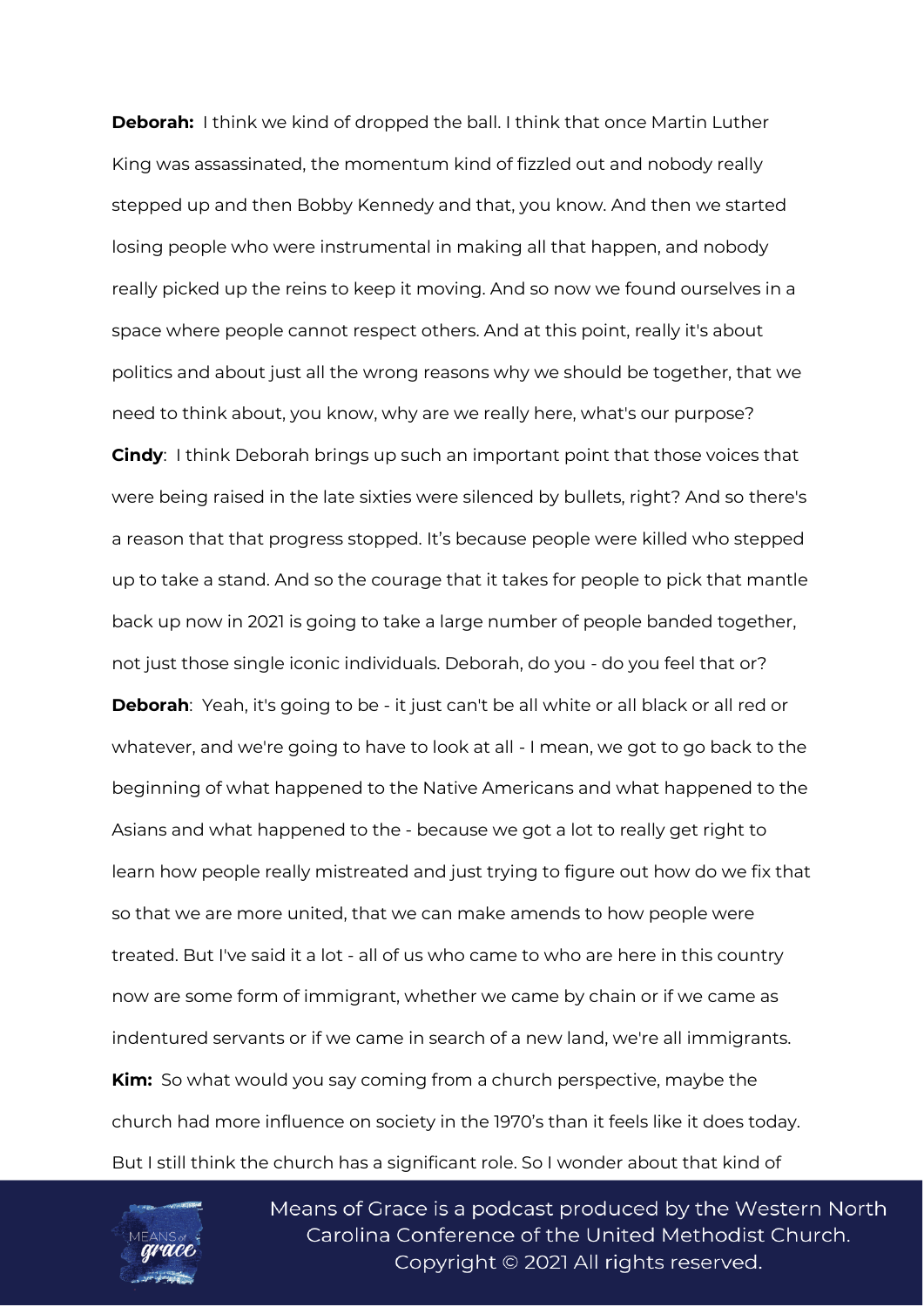following up with this conversation about what you think the role of the church is today.

**Deborah:** In the seventies, we at St. Paul United Methodist and Centenary, the youth did things together. We pulpit exchanges with different, you know, a white minister might have come to our church and our minister might have gone there or exchange choirs or some kind of worship at the 11 o'clock hour which, of course, is the most segregated hour in our land. But what we did exchanges with pulpits and services so I think that does help and that gives people an opportunity to see how things are really alike but different as well.

**Kim:** So this does segue into something I've been thinking about. There's this theme in our new government administration around unity. It does seem that in our broken country, we're in a time that we need healing. But healing can't mean going back to whatever we consider normal before the pandemic. On a recent podcast, I heard Brene Brown quote Sonya Renee Taylor. Ms. Taylor said, "Our pre-Corona existence was not normal other than we normalized greed, inequity, exhaustion, depletion, extraction, disconnection, confusion, rage, hoarding, hate and lack. We should not long to return, my friends. We're being given the opportunity to stitch a new garment, one that fits all of humanity and nature."

It seems that maybe this is a statement with which both of you would concur. So I wonder if you have any suggestions for what next steps might look like as we move forward. Or as we begin to think about a post pandemic reality. **Cindy**: Kim, I believe that God is always doing a new thing. And as difficult as these past 10 months have been, there is no going back to some pre-COVID status quo. During this time of continued and unprecedented disruption in our lifetimes, the church has a unique responsibility to usher in what could be the greatest movement of God in our history around unity and reconciliation. This is

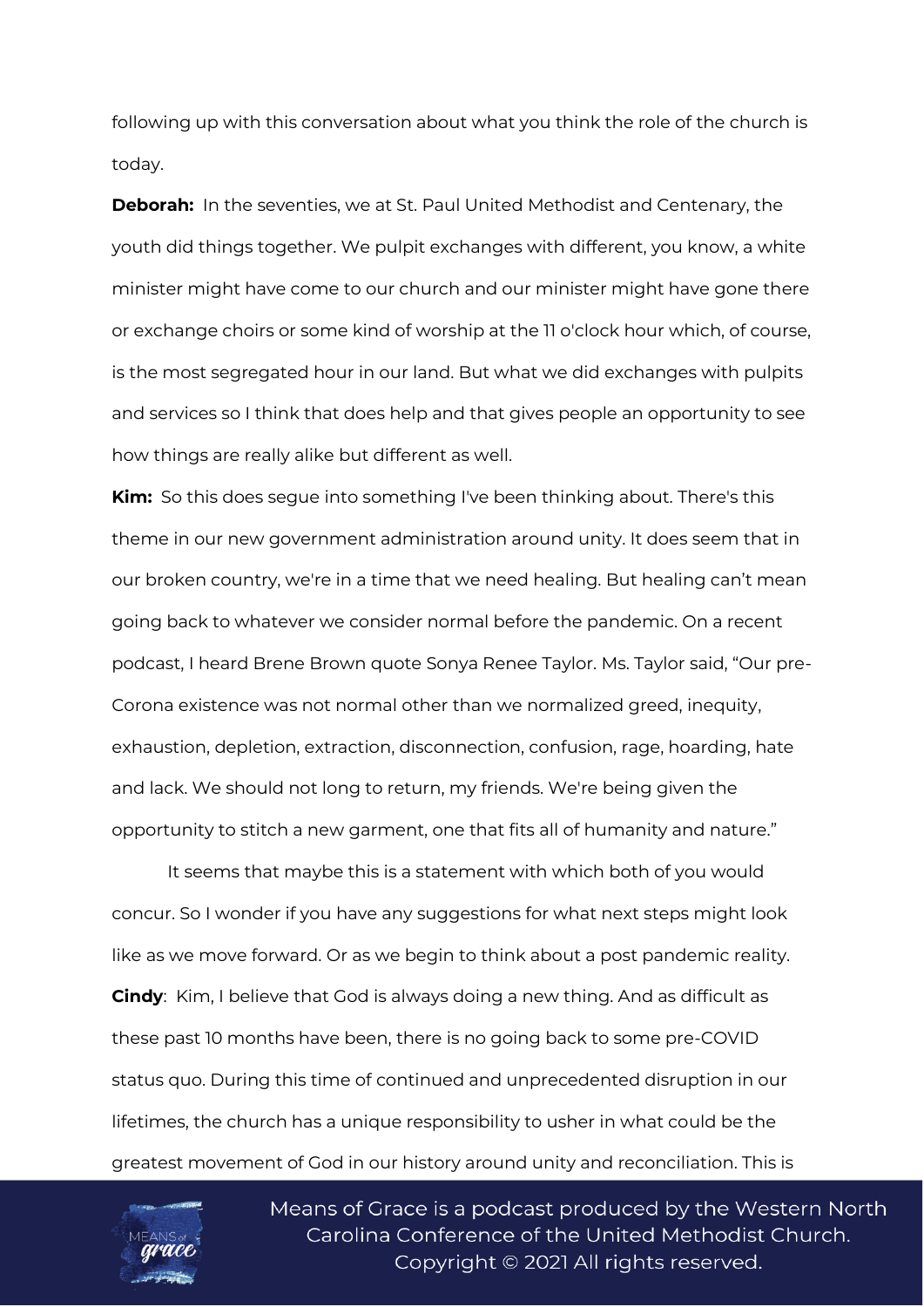an area that the church, you know, that's our DNA is around unity and reconciliation. And so while perhaps the greatest divisions our country has faced since the Civil War exist right now, this is a time of great opportunity for our church. But we must become the church for all people, and that's the name of Deborah's team that she said earlier is a church for all people. Loving all people which means that we have to work for justice and prosperity for all people, as well.

**Deborah**: I think it's very important for each person to look inside themselves and to recreate themselves, to look at the needs of others, and the church needs to look at "Okay, so what are we really supposed to be doing? Because right now we've proven that it's not about the church, it's not about the physical building. What can we do outside of ourselves? How do we step outside of our church to see the needs of others?" I think that's very important in terms of, you know, that we still have so many places where people are hungry, people without shelter, just the basic needs, and we go back to the basic needs and back to the ten commandments. Perhaps that will kind of refocus us on keeping the main thing the main thing and that's God.

**Kim:** So I heard recently on NPR that Representative Clyburn from South Carolina has submitted a proposal that *Lift Every Voice and Sing* become the national hymn. According to NBC News, *Lift Every Voice and Sing* emerged as Black Americans faced the threat of lynchings and the realities of segregation and discrimination. The NAACP leader, Weldon Johnson wrote it originally as a poem in 1899 before his brother, John Rosamund Johnson, wrote an instrumental arrangement for it, making it a song and recognition of the Black Freedom struggle to celebrate decades of overcoming and hope for a better future.

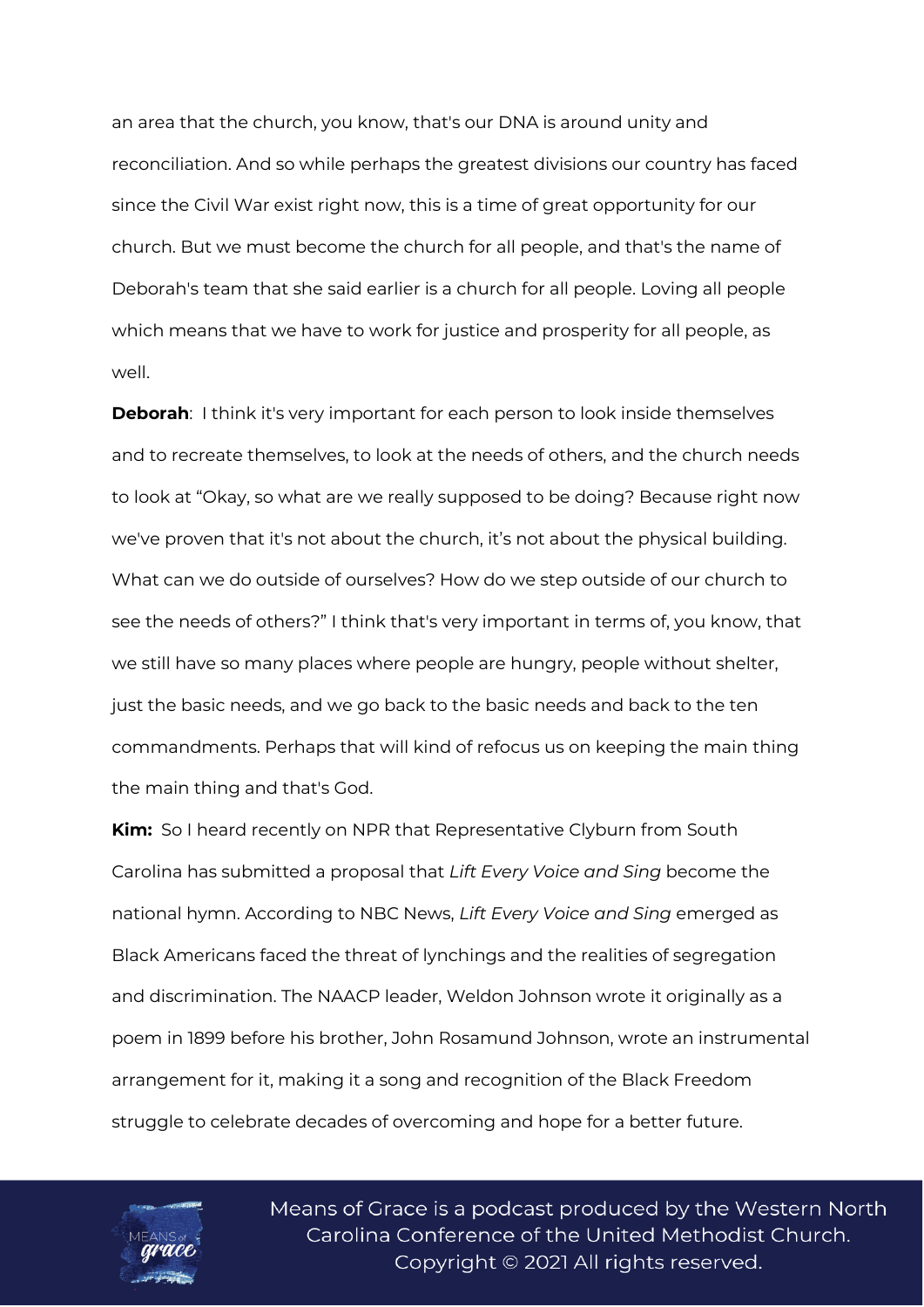I know it might be familiar to many of our listeners because it's a hymn of our church. But I wanted to share just a few of the words,

> Lift every voice and sing till Earth and heaven ringring with the harmonies of liberty. Let our rejoicing rise high as the listening skies. Let it resound loud as the rolling sea.

It is a hymn of our church and we don't have a national hymn. So this is kind of a new proposal and I wonder what you thought about it. How do you think Lift Every Voice and Sing becoming our national hymn might could help the country.

**Deborah:** I think I go back to "Give me your tired your poor," or "with liberty and justice for all," or "sweet land of liberty." And so often that leaves out minorities and women because they were not thorough when these traditional national songs were written. So we need something that can unite us. And I think that music is the first - it's one of things that can unite us. And it's an idea to think about or maybe we need another one, maybe we need to come up with whatever that is. But we need to do something to be more inclusive.

**Kim:** How about you Cindy?

**Cindy**: I think Representative Clyburn has a whole lot of power in Congress right now. So he may very well be successful. And I think for many people, certainly not all, but for many people that it would be a song of healing and unity that's very much needed during this current climate. Interestingly, this hymn was first heard publicly during a 1900 celebration of the life of Abraham Lincoln. He kind of inspired the words of this hymn, and then in 1919 the NAACP adopted it as their

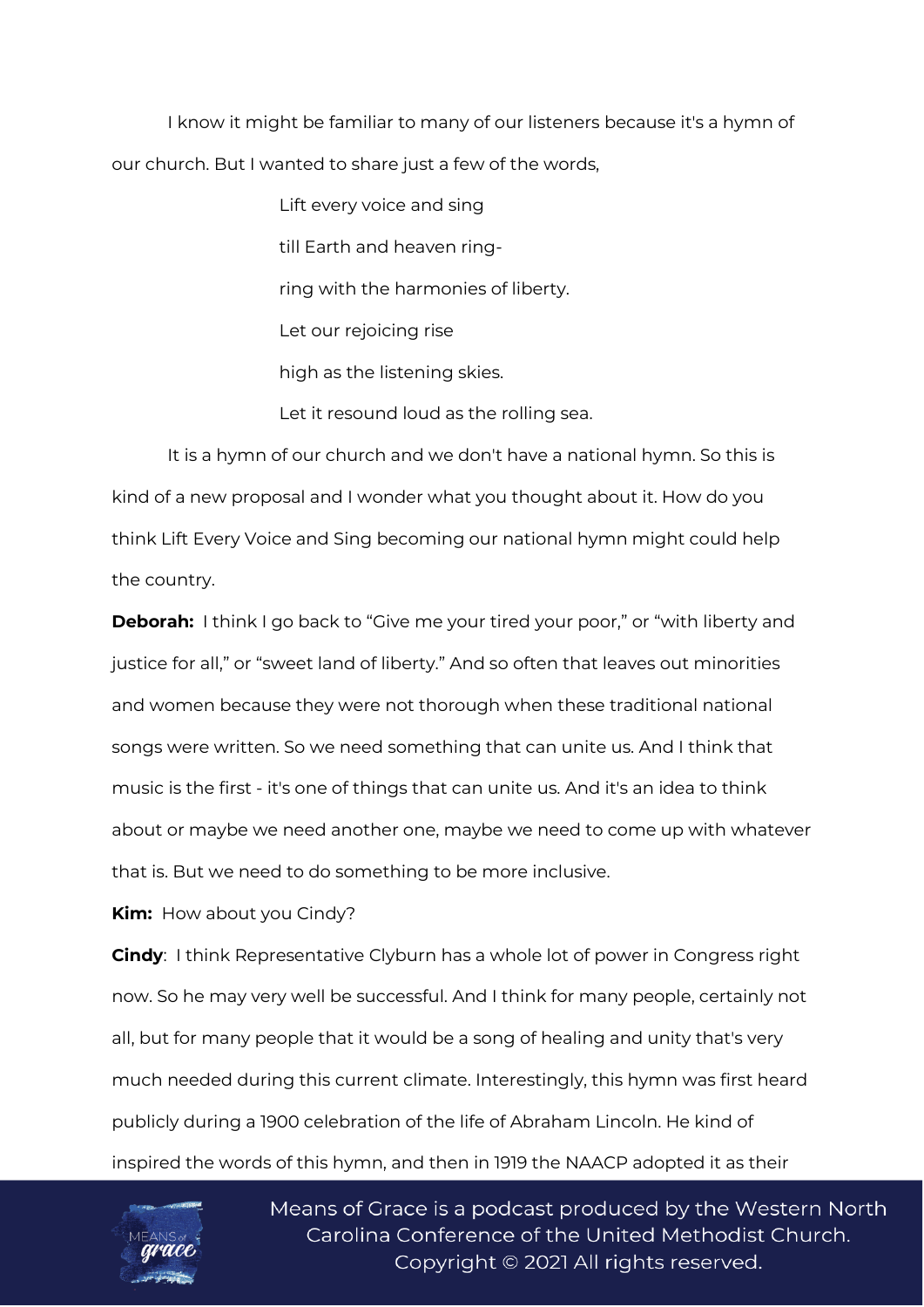official song. And I think what's even more interesting is that recently celebrities like Alicia Keys and Beyonce have made it more popular to a newer generation. And it's a beautiful and moving hymn and if we're going to have a national hymn I can't imagine a better one to kind of speak to where we are in our country right now.

**Kim**: Yeah, I think it will be an interesting conversation to follow. I'm with you, I kind of like the idea of having a hymn of the church music from the church, and I agree with you Deborah, music does or can unite us in so many different ways, and Cindy, I agree, it can be interesting with the pop star's popularizing it that it might help it to become known and popular beyond the church. So there might be some neat opportunities, and some people might disagree with it.

Many congregations have people who feel differently about many things. And so I'm afraid sometimes, in order not to step on anyone's toes, leaders feel the need to tow the line or maybe stay in the middle so they don't ruffle too many feathers. And then important issues and conversations might get ignored or approached through rose-colored glasses. We'll have many laying clergy leaders who are listening to this podcast. And so I wonder, how do we talk about these important things? How do we share the gospel message of racial reconciliation and healing without being accused of fueling division or upsetting the apple cart, so to speak. Deborah, what kind of suggestions do you have for leaders about how to broach difficult conversations?

**Deborah:** I think we just need to clean the slate and just start over and say that let peace begin with me and you have to just make that commitment for yourselves that I'm willing to be the change I want to see.

**Cindy:** Similarly, in our Ministry of Reconciliation Workshop, we talk about the importance of standing in the middle for unity and reconciliation, and a lot of

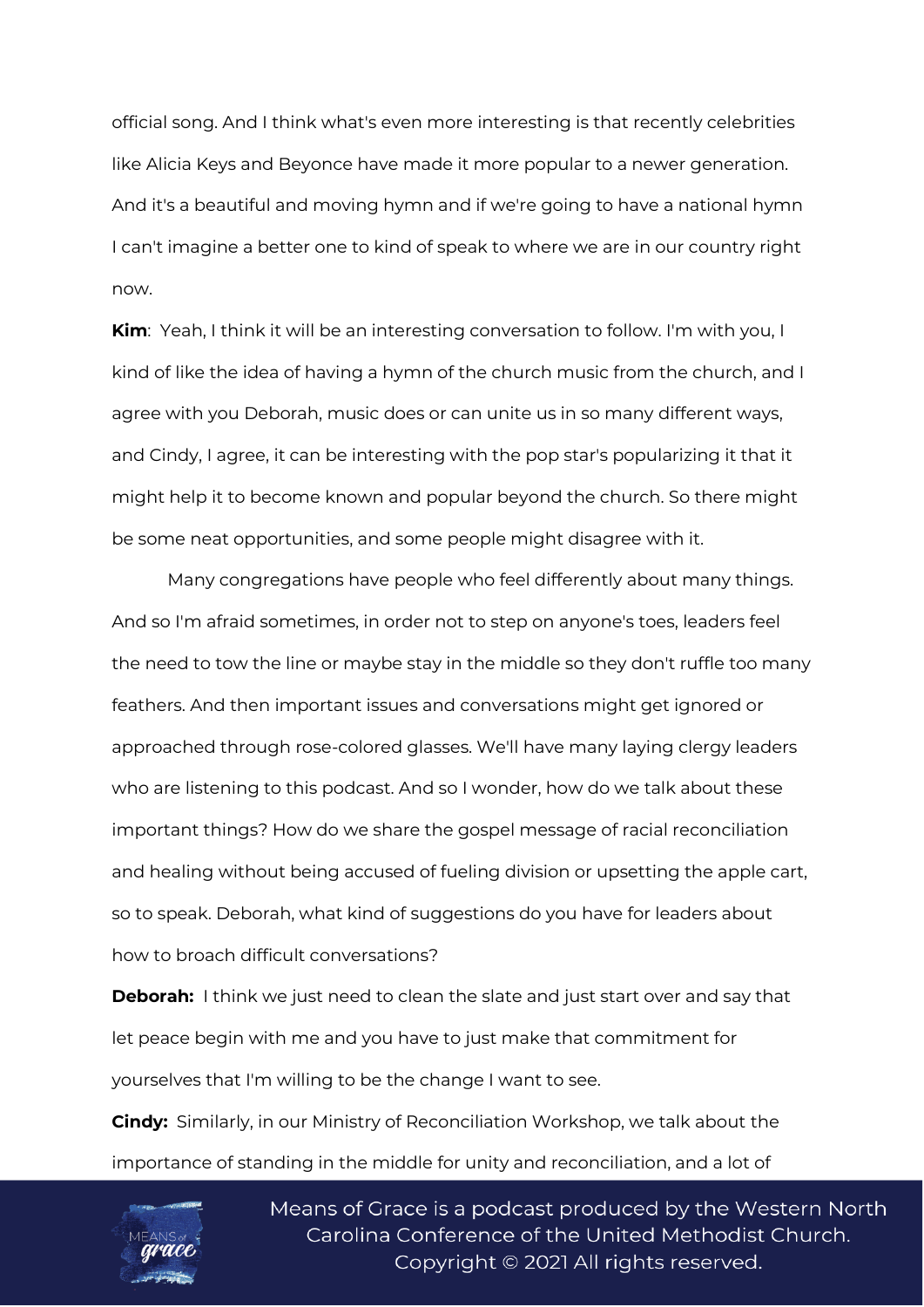people think that the middle is, you know, it's looked down upon; but Jesus was the example of standing in the middle when he's, you know, was crucified on the cross. He was standing in the middle as that reconciling agent between humanity and God. And Satan's greatest weapon is dividing us into these tribes of identity around race and ethnicity, politics, religion, gender, sexuality and even nation.

But Christ, he never takes sides, and people don't have to earn grace. Jesus also never hesitated to speak truth to power and sin, and it's been said that racism isn't a skin problem, it's a sin problem. And so the way that we speak into these issues using scripture as our foundation, using Jesus' stories as our examples, are really powerful ways to help people see the power of standing in the middle around unity and reconciliation.

**Kim**: Yeah, that's really powerful. Thank you both. The article that I quoted earlier in our conversation by David Brubaker - that I'll also put in the [show notes](https://www.wnccumc.org/means-of-grace-detail/means-of-grace-developing-a-ministry-of-reconciliation-15023534) encouraged leaders to stay connected to the people, and I quote, "There needs, anxieties, hopes and dreams are what matter most right now. Ask your people what they need and what they hope to see in the coming days." This connects back to the discussion we were just having. I think that having hard conversations when leaders have a relationship within their community, it maybe is easier to say the hard word or do the hard thing. So I wonder for each of you what you would offer, what do you hope to see in the coming days?

**Cindy**: Well, I wish every church would be like Deborah's church at Mount Tabor and have some kind of justice reconciliation or equity team that's willing to stand in the middle with Christ. That, for the churches that we did our Truth Cafes, if they stayed together and kind of formed some kind of equity justice team, they were much more likely to kind of keep the momentum going. And I'm happy that

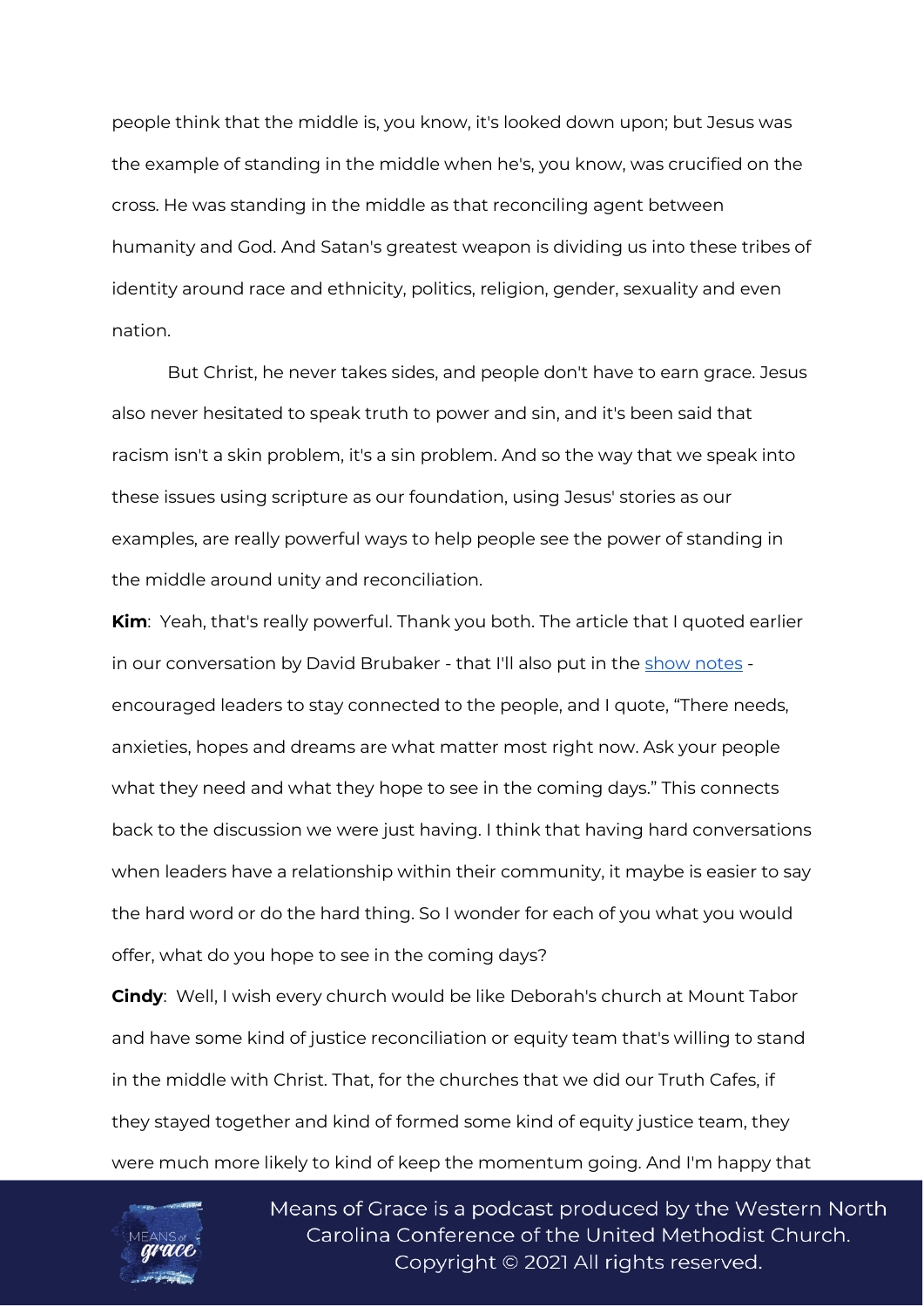our church, Christ United Methodist, has recently formed one of these teams and I'm starting to hear more and more churches that are doing that.

And it's a way to really make an example to the congregation and to the community of what the church stands for, and to figure out ways to take action about moving forward. And so, you know, if I could have what my dreams, it would be more people that are willing to stand in the middle for unity and reconciliation. And if we just align our hearts with Jesus and we see ourselves and other people the way that God sees us that we're all precious Children created in his image. A guy named Will Cesar said that "unity is the atmosphere of heaven." So just think about that, "unity is the atmosphere of heaven." We will be one human race for all of eternity. And as Deborah said, it starts with doing that inner work of educating ourselves, accepting and acknowledging the issues around structural racism in the United States. But it must move outward to that action towards right relationships with each other and in our communities. And it's hard, long work, but it's the most rewarding and purposeful and impactful work that I've ever done.

**Kim**: Thank you for that word, Cindy. It was a word of hope and also a word of encouragement. Deborah, I wonder what your hope for is in the days to come? **Deborah:** We got to stop talking the talk, and walk the walk. Pastors and leaders in our church have to be willing to take a risk because Jesus took a risk to do the right thing and be leaders in this particular instance. It's not - I think that it demonstrates their authenticity and their willingness to make a difference, to be a difference, because generally the leaders and the pastor of the church set the tone for how our people are living. So we got a lot of work to do, and we just got to find a few willing workers and make it happen.

**Cindy:** An army of willing workers.

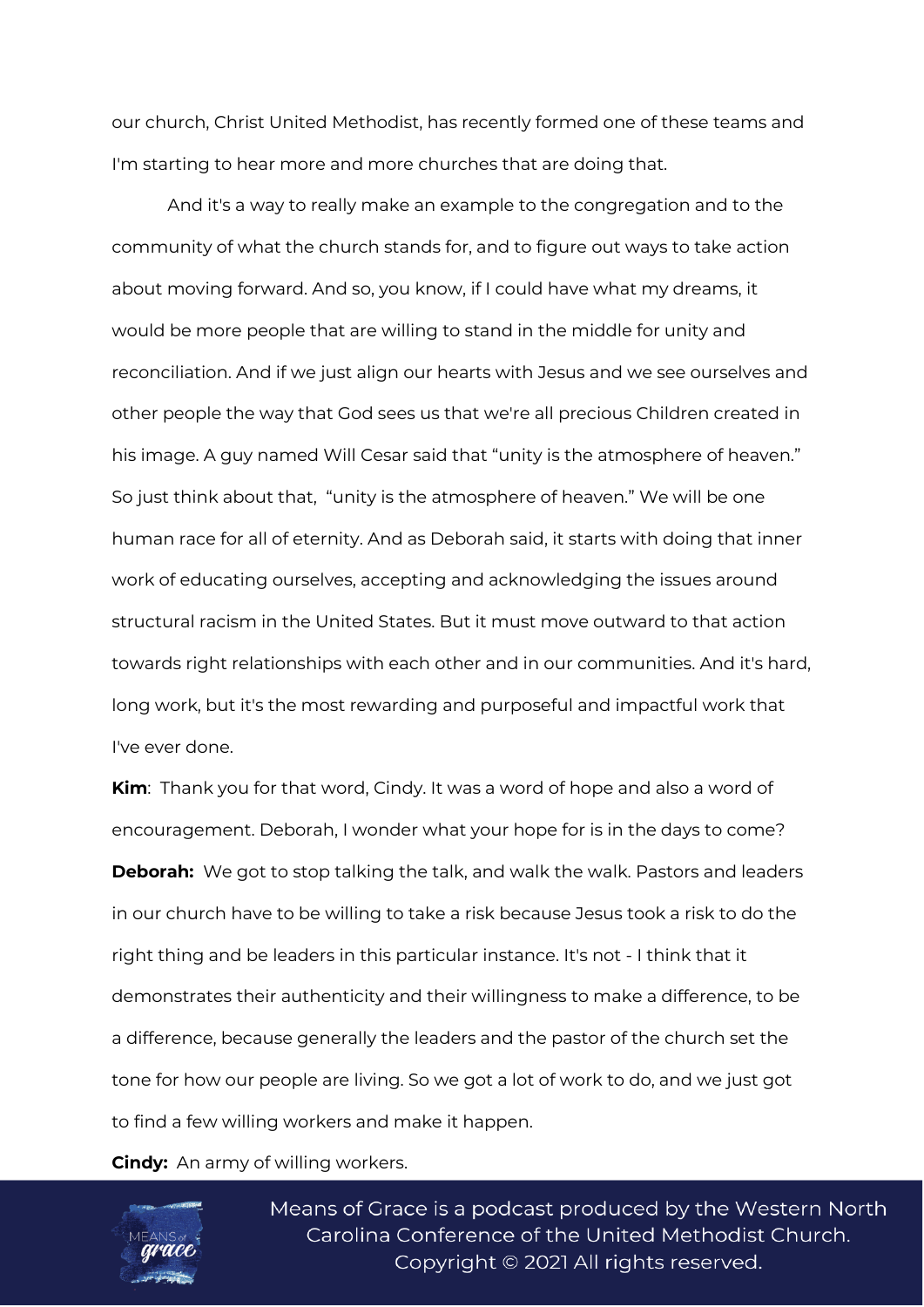**Kim**: Yeah, I think that we talked about our tradition earlier, and I think about our Wesleyan tradition with John Wesley going out, you know, into the fields, in the mines and the places where the people were in. I mean, I think in that way he took a risk and went to share the good news for the people who needed to hear it. And then, in our biblical tradition, we say in our church tradition that the kingdom would come on earth as it is in heaven.

And Cindy, I love what you just said about in heaven, we're all going to be united. We're all going to - there's not going to be a division and differences and so that is such a clear mandate for us that if our goal is to co-create with God and help heaven be ushered in on Earth, then then it's a clear first step of what we need to do to make it look like that. So I really appreciate both of you for having this conversation and especially for the way that you're providing leadership in your communities and in the annual conference to help us to see what are some new ways to move forward. And just to have the courage to speak out. So, thank you both for being here.

**Cindy**: Thank you, Kim. And thank you, Deborah, for allowing me to be in this space today.

**Deborah**: Thank you too Cindy.

**Kim:** I am so grateful that Deborah and Cindy took time to speak with me today. I learned a lot and was just really motivated and energized by the ideas they had for how we can all participate in the ministry of reconciliation to our churches and in our communities and just individually. I feel like we've been challenged to be a part of an initiative that makes room and welcomes all of God's people. I hope that you have gotten something - a specific action that you might take as a result of listening to this podcast, And in the conference, I look forward to us really being the church God needs us to be in order to help the kingdom come.